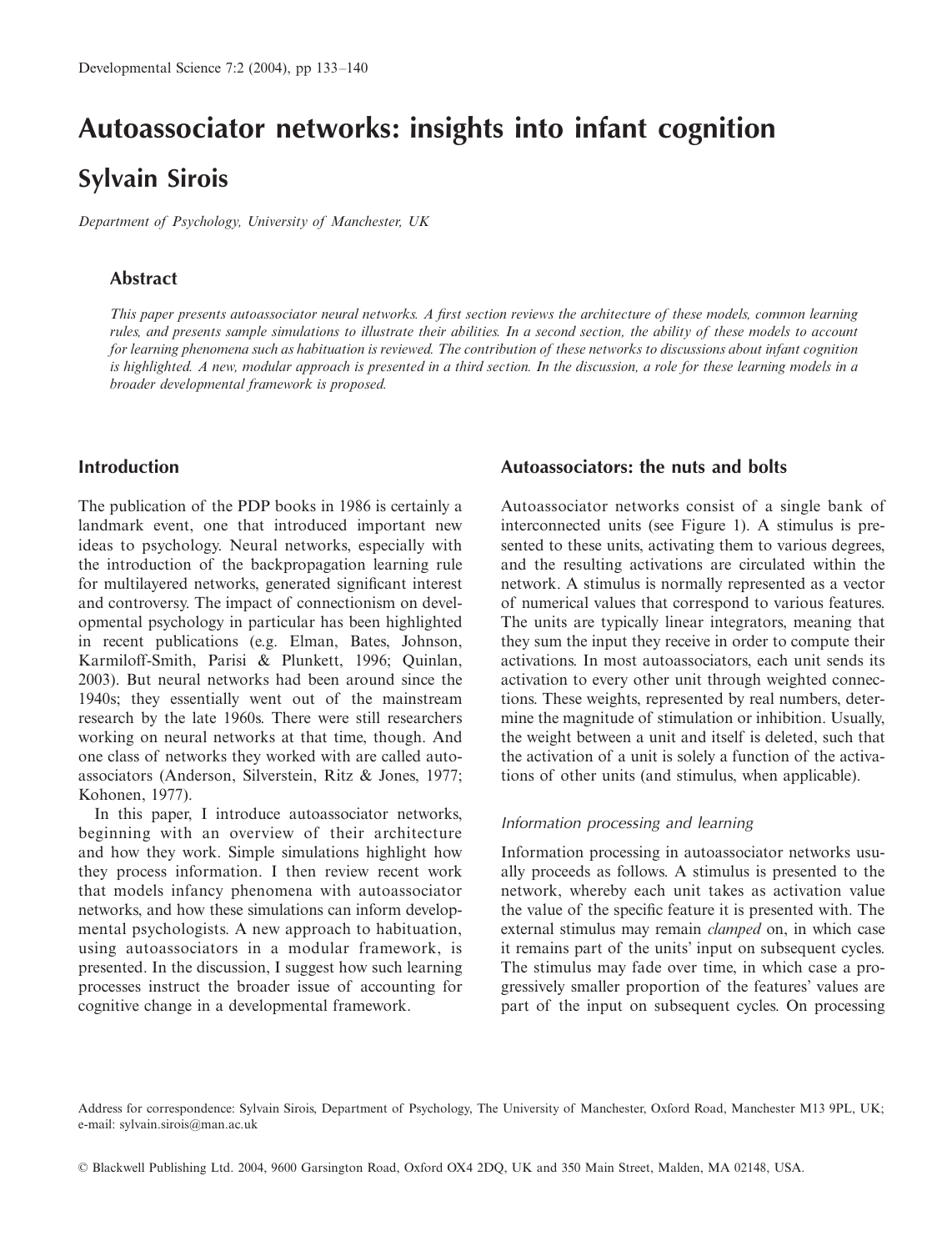

**Figure 1** *Depiction of an autoassociator, consisting of three units (* $U_1$  *to*  $U_3$ *). External stimuli are applied to units, which cycle their activations, stimulating or inhibiting one another. This is achieved by sending activations through weighted connections, labelled* wij*, where* i *is the receiving unit, and* j *the receiving unit.*

cycles where a stimulus is no longer presented, the only source of input to a unit is the activity of units in the network. This typically goes on for a fixed number of processing cycles, or until most or all units have settled on stable activation values.<sup>1</sup>

Therefore, at any time following the presentation of a stimulus, the net input of a unit may be computed as

$$
net_i = \sum (w_{ij} a_j)
$$
 (1)

where *net<sub>i</sub>* is the net input received by unit *i*,  $w_{ij}$  is the weight between sending unit *j* and receiving unit *i*, and *aj* is the current activation of unit *j*. When a stimulus *S* remains clamped on, the value of feature  $S_i$  (or a proportion of it, for fading stimuli) is added to *neti* . The activation of a unit is computed from its net input. For linear units, the activation is equal to the net input. For asigmoid units, such as used later in this paper, the net input is passed through the function



**Figure 2** *Activation values as a function of net input for the asigmoid function.*

$$
a_i = \frac{1}{1 + \exp(-net_i)}
$$
 (2)

where  $a_i$  is the activation of unit  $i$ , and *net<sub>i</sub>* is the net input to unit *i*. This function produces s-shaped activation values constrained between 0 and 1, such as shown in Figure 2.

The most common use of autoassociator networks is learning to reproduce stimuli. A reason for this is that these networks are especially apt at reconstructing known stimuli from partial or noisy input. Common learning rules capitalize on correlations between units' activations. One such rule is the simple Hebbian rule, expressed as

$$
\Delta w_{ij} = \lambda a_i a_j \tag{3}
$$

where  $\Delta w_{ij}$  is the amount by which to change the weight between receiving unit *i* and sending unit *j*,  $\lambda$  is the learning rate, *ai* the activation of receiving unit *i*, and *aj* the activation of sending unit *j*. This equation ensures that units with shared activity are linked by larger weights than units with little covariance. The learning rate is usually a value between 0 and 1 that ensures that weights do not change too much, too quickly. This is important when a network has to learn many patterns. A large learning rate would bias weights towards the first few stimuli encountered.

A problem with the Hebbian rule is that weights can grow unconstrained, leading to an overtrained network. An alternative is to use the delta rule, or Widrow-Hoff rule, which ensures that weights stay within acceptable bounds. The rule is expressed as

$$
\Delta w_{ij} = \lambda (s_i - a_i) a_j \tag{4}
$$

<sup>&</sup>lt;sup>1</sup> It should be noted that there is no direct and unambiguous way to equate processing cycles with real time. Such mappings, when necessary, are typically arbitrary but should be minimally consistent within the scope of a simulation (Sirois, Buckingham & Shultz, 2000).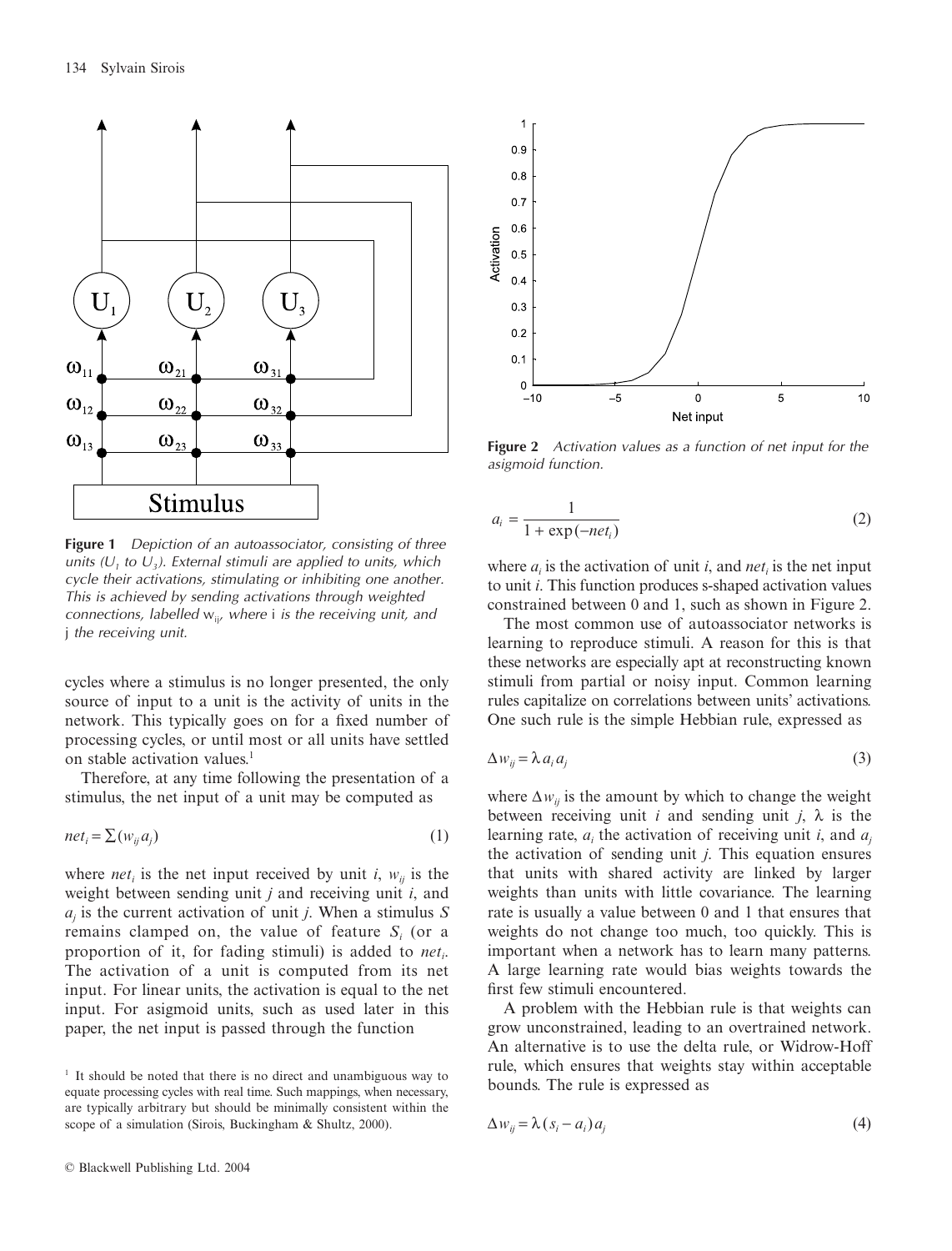

**Figure 3** *The first row of this figure shows the stimuli used to train autoassociator networks (and the rightmost bar shows the range of pixel values). Test images are shown on the second row. These are modifications of the training images, with the exception of the rightmost image, used to stimulate units uniformly and produce a prototypical pattern of activations. The third and fourth rows show test activations for an autoassociator and a novelty filter, respectively.*

where  $\Delta w_{ij}$  is the amount by which to change the weight between receiving unit *i* and sending unit *j*,  $\lambda$  is the learning rate,  $s_i$  the stimulus value at feature  $i$ ,  $a_i$  the activation of receiving unit *i*, and *aj* the activation of sending unit *j*. This rule ensures that weight changes are progressively smaller as activations approach target values.

#### An autoassociator example

An example may prove helpful at this stage. Although not a model of face perception, the ability of the autoassociator to learn a set of pictures of faces and 'recognize' them when distorted will provide readers with a clear illustration of what these networks can do. The first row of images in Figure 3 shows six faces with which an autoassociator was trained using the delta rule. Every pixel position in this set of images was associated with a specific unit in an autoassociator network, and specific pixel values in given images served as input to the network. The low-resolution images were arrays of 51 by 70 pixels, and thus required 3570 units to represent, which imply 12,744,900 weights. The second row of images contains seven images with which the network was tested after training. The first six images are modifications of the training images. A rectangular mask was applied to the first training image, whereas different filters were applied to the remaining five images, resulting in various amounts of noise and distortion. The seventh test image is a grey field, with pixels set at the middle value of 0.5. The purpose of this image is to equally activate

all units in the network, after which the network is left to settle on a pattern of activations that illustrates the prototypical representation it has learned.

The third row in Figure 3 shows the activations recorded in an autoassociator on the seven test patterns after eight epochs of learning with the six training images (an epoch consists of one presentation of all training patterns, and so the network had 'seen' 48 faces before testing). As can be seen, the mask has been removed from test image 1, and the various distortions on test images 2–4 were smoothed out. Test image 5 was probably too distorted, and the reconstructed face does not retain the unique features of the original. It is, effectively, averaged from all known faces in the reconstruction process. Test image 6 was bright and saturated, and thus the reconstructed image, while retaining the unique features of the original face, is somewhat noisy. Finally, when tested with a grey image, the network produces an average face, one that reflects the differences of the various training faces but which remains quite face-like.

Overall, the autoassociator does a reasonable job of representing the six training faces in this toy demonstration. Although what it effectively learns is an average face, it preserves to an extent some of the unique features of the training faces. When these are presented with moderate distortion, the network can *clean up* the stimuli, acting as a filter.

The idea of the autoassociator as a filter is explicit in a variant called the novelty filter (Kohonen, 1988). This network uses a learning rule expressed as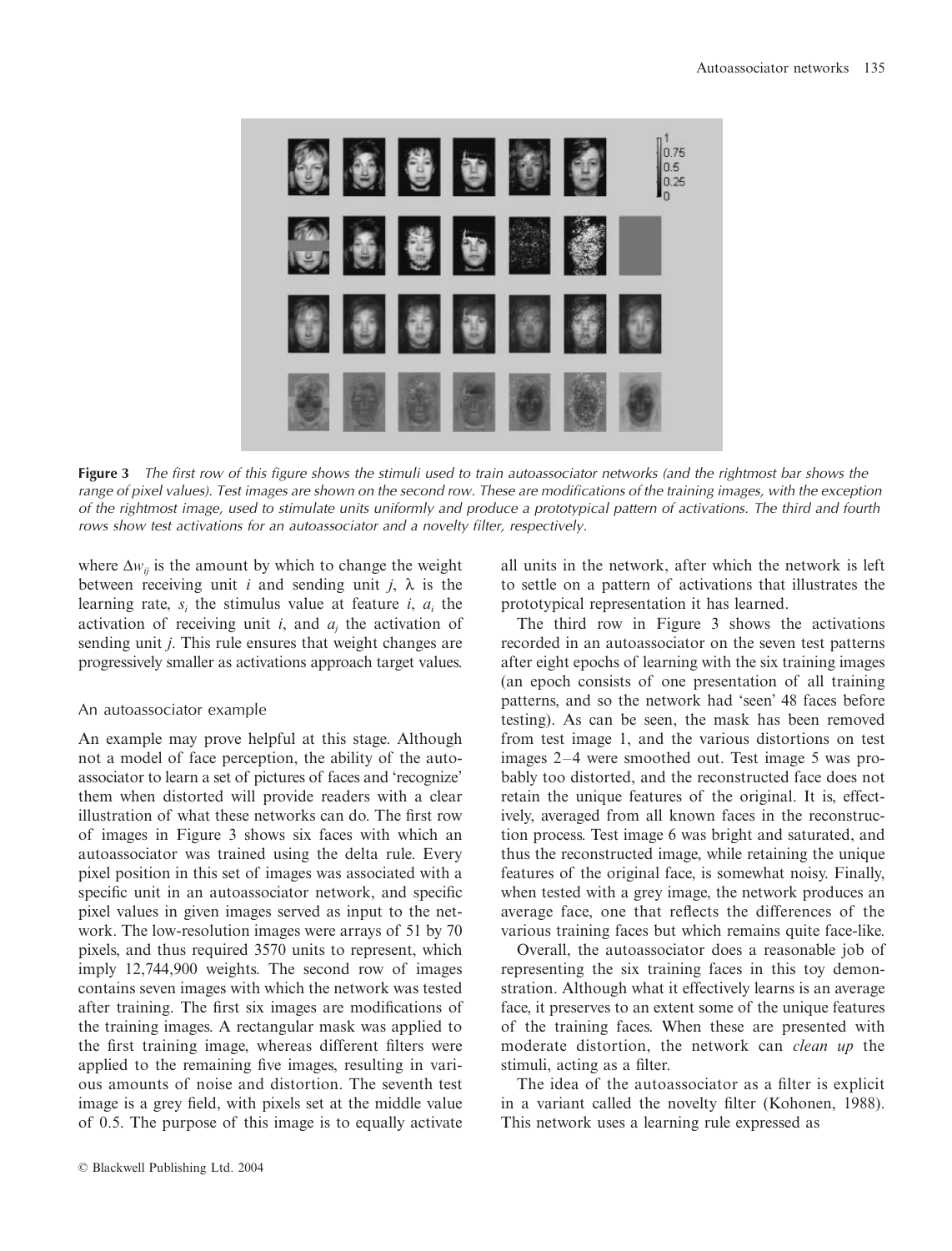$$
\Delta w_{ij} = \lambda (floor - a_i) a_j \tag{5}
$$

where  $\Delta w_{ij}$  is the amount by which to change the weight between receiving unit *i* and sending unit *j*,  $\lambda$  is the learning rate, *floor* is the minimum value of the activation function,  $a_i$ , the activation of receiving unit *i*, and  $a_i$ the activation of sending unit *j*. Using this rule, networks learn to inhibit the activations of correlated units. If units  $a_i$  and  $a_j$  are both active, the weights between them are decreased as a function of how far the receiving unit is away from its floor activation. Weight changes thus tend to be smaller over time. Over training, units in a novelty filter should progressively stop responding when shown known stimuli. The fourth row of Figure 3 shows activations in a novelty filter for test stimuli following training on the six faces used previously. Darker pixels represent inhibited units, whereas brighter pixels represent active units (i.e. responding to some novelty).

The mask from the first test image has an interesting effect on the novelty filter. Although the mask is clearly active outside the face area (and thus novel), the face region of the mask is more inhibited than the rest of the face. This is because the filter was trained on pixels and not some feature-based translation of the images. The pixels most activated in the set of training images are in the face area, and thus this area becomes more inhibited. With the first test image, the uniform band provides ample external stimulation to neighbouring units that typically covary, resulting in inhibition in the face region (where units are usually active) and activation in the periphery (where units are usually inactive). In the remaining five test faces, it can be seen that the network responds most (bright pixels) to specific attributes of the individual faces (such as hairlines, eyes and mouths), as well as unusual patterns of activations (the various distortions). Finally, the response of the novelty filter to a grey test image is a negative face. The regions less inhibited, and thus more 'interesting' within the face are the eyes, mouth and nose outline. This is because they are regions associated with darker pixels, and not because these are perceived as 'important' features. Nevertheless, when a face is presented to the novelty filter, what *pops out* is what we think of as important features, which also prove important early in infancy (Johnson & Morton, 1991).

#### **Autoassociators and development**

Autoassociators are not developmental models, because the representational power of a network never grows. Networks represent stimuli within an activation space defined by the number of units and the activation function. This space does not change as a function of experience. What experience accounts for is where in that space a network will end up when presented a given stimulus. This is learning (Quartz, 1993; Sirois & Shultz, 2003).

So what may autoassociator networks do for developmentalists? They can actually provide useful insights when claims about cognitive abilities might be confounded with simpler learning processes. An example is infant cognition using habituation. Using tasks derived from the habituation tradition, researchers have suggested a host of complex abilities in young infants, including object permanence (Baillargeon, 1987), knowledge of physics (Spelke, Breinlinger, Macomber & Jacobson, 1992), number (Wynn, 1992) and language (Marcus, Vijayan, Bandi Rao & Vishton, 1999). Claims of complex cognitive abilities in infants were criticized, however, on the grounds that these failed to consider simpler perceptual learning mechanisms or various methodological issues (Bogartz, Shinskey & Speaker, 1997; Haith, 1998). A working example of perceptual learning might therefore help resolve the debate.

#### *Habituation as autoassociation*

Kohonen (1988) suggested that the novelty filter could model habituation. Such networks progressively stop responding to a training set, and show renewed interest in novel patterns. Although it has been used in some robotics applications (e.g. Marsland, Nehmzow & Shapiro, 2000), I have failed to find an application to infancy data. However, a model of habituation based on the autoassociator framework was recently published (Sirois *et al.*, 2000). An overview of the original infancy study, its conclusions and the subsequent arguments made from the modelling will highlight the usefulness of the approach to cognitive development.

Researchers familiarized 7-month-old infants to a series of three syllables that followed a systematic pattern, in order to assess whether infants have the ability to learn grammar-type rules (Marcus *et al.*, 1999). With an 'aba' pattern, the first and third syllable were identical (e.g. 'li-na-li', 'ga-ti-ga'). With an 'abb' pattern, the second and third syllables were the same (e.g. 'ga-ti-ti', 'li-na-na'). After familiarization with one pattern, infants were alternately presented with new syllables that followed either of the pattern structures. Infants familiarized with 'aba' patterns responded more to 'abb' test patterns and vice versa. The effect was robust to replications that instantiated various controls.

The authors argued that the use of new syllables for test patterns implied that alternative statistical learning interpretations (e.g. Saffran, Aslin & Newport, 1996)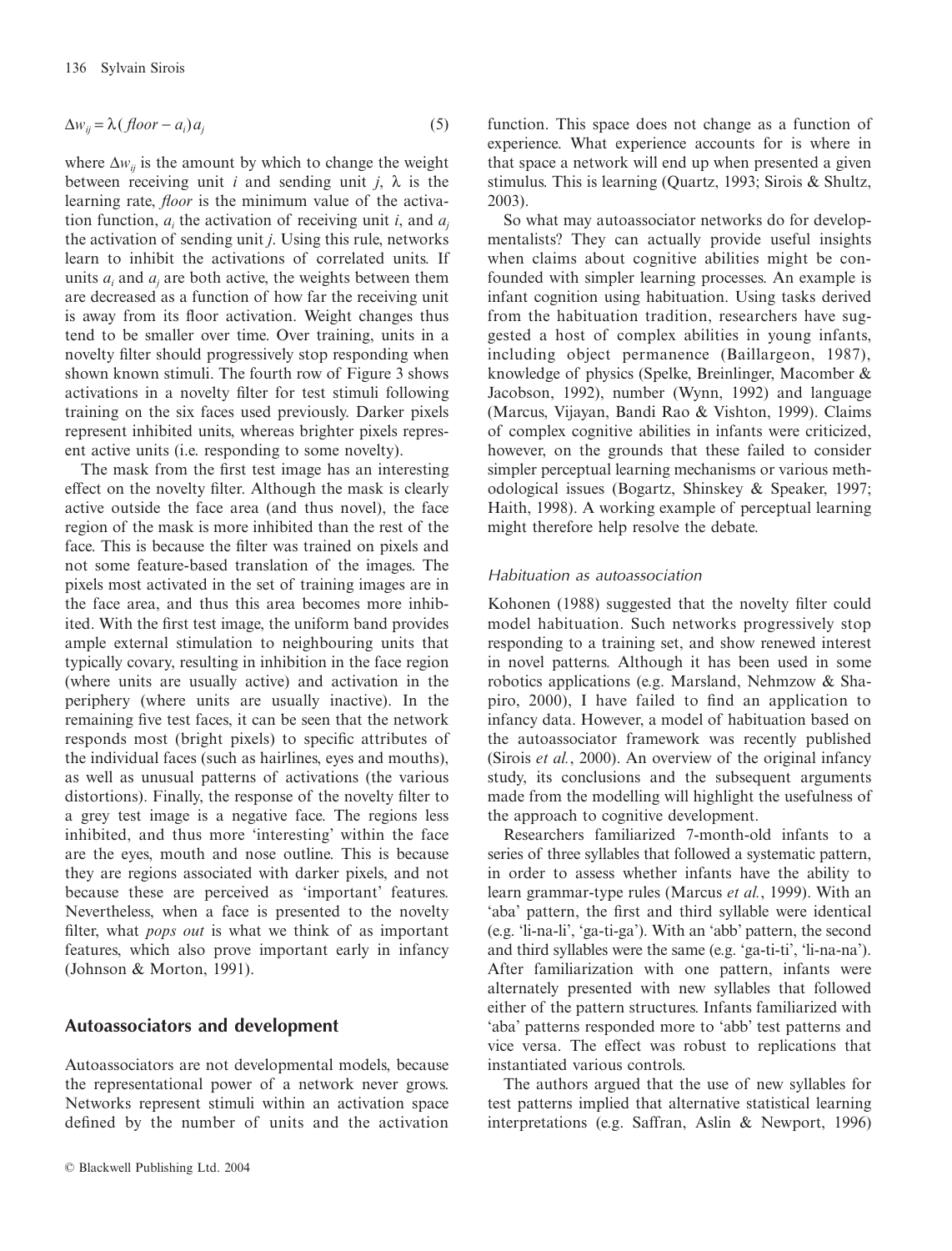

**Figure 4** *Network used by Sirois* et al. *(2000). Syllables were introduced sequentially and faded over processing cycles.*

could not account for the data, nor could systems that represent strings as made up of tokens. Moreover, the authors argued that neural networks would fail to reproduce infants' behaviour, and reported unsuccessful simulations using simple recurrent networks (SRNs, a class of feedforward, multilayered neural network). The authors thus argued that infants had a pre-linguistic ability to extract abstract rules from speech streams, and could thus appreciate violations of simple grammatical rules. Such an early ability would provide crucial support to influential theories of language acquisition (Pinker, 1999).

Paradoxically, the claim that neural networks would fail has made this study one of the most successfully modelled phenomena (Shultz & Bale, 2001). Of the 10 or so models that have appeared, only one used autoassociator networks (Sirois *et al.*, 2000). The networks, depicted in Figure 4, consisted of 12 interconnected units. The three 'syllables' that comprised a 'sentence' were presented sequentially, each to a unique bank of four units. These syllables were coded as simple patterns of binary values (e.g. [1 0 1 1]). This approach essentially trades time for space. A fading encoding scheme was used, such that input present at time step 1 was only a

proportion of itself at time step 2, and so forth. Networks were trained on one 'grammar' (e.g. 'aba') for a fixed number of trials, and then tested on examples of two grammars (e.g. 'aba' and 'abb'), using new syllables. The dependent measure on test trials was the number of cycles networks required to settle (i.e. activations changed by less than some criterion) on test patterns. The assumption is that such processing time is analogous to what sustains overt interest in infants.

The networks reproduced the pattern of behaviour observed with infants. Networks required significantly more time to settle on patterns that violated the structure of the training set. As other simulations of this task have shown, neural networks can indeed capture the behaviour of infants on this learning task. The only requirement to do so, in the case of the autoassociator simulations, is the ability to capture correlations between features of sequential stimuli.

This does not show that infants do not use abstract rules. However, it does show that these rules are not necessary, because simple statistical learning can account for the data equally well, and more parsimoniously. Autoassociator networks can thus provide insights into issues about infant cognition, which bear general implications for developmental psychologists.

# **Networked networks**

Autoassociators were used to model habituation because they implemented some key features of the task that eluded alternative models, while avoiding some of their computational limitations (Sirois *et al.*, 2000). However, a recent review of models of habituation identified seven key features of the phenomena that models should strive to accommodate (Sirois & Mareschal, 2002a). There are five crucial behavioural features:

- 1. Temporal unfolding of behaviours
- 2. Exponential decrease of responses
- 3. A shift from familiarity to novelty preference over trials
- 4. Habituation to repeated testing
- 5. The ability to discriminate habituated items

Although models of habituation need not be models of neural circuits, they should be consistent with basic neural features associated with habituation:

- 1. Hippocampal selective inhibition
- 2. Subcortical-cortical interactions

Autoassociators only capture behavioural features 1, 2, 4 and 5, whereas the novelty filter captures behavioural features 1, 2 and 4, as well as neural feature 1. Although they can model habituation data, they cannot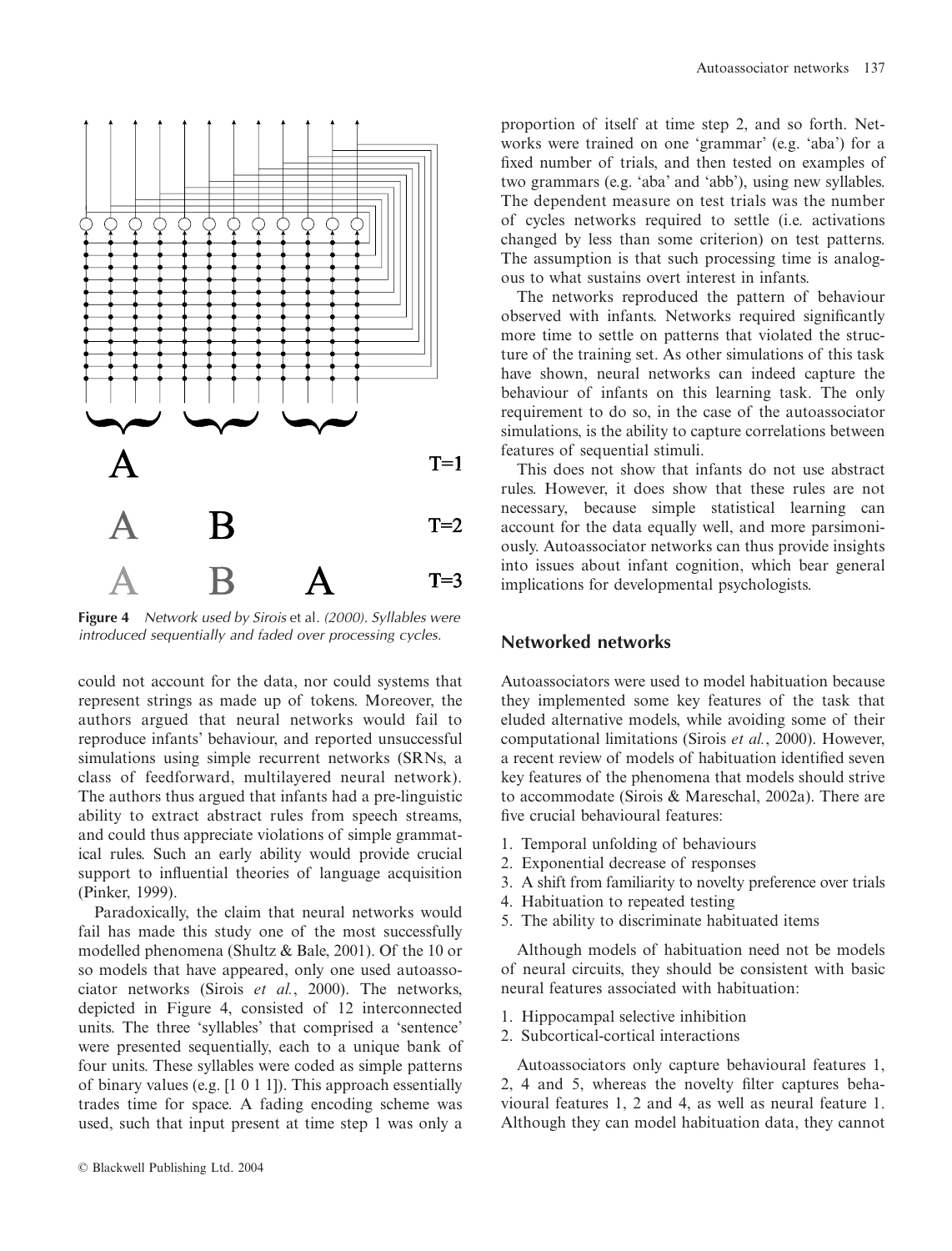

**Figure 5** *Schematic depiction of neural functions that support habituation, and their relations.*

be considered appropriate models of habituation *per se*. Currently, no model of habituation successfully captures all key behavioural and neural features.

In order to address previous limitations, a new, general-purpose model of habituation was proposed (Sirois & Mareschal, 2002b). This new model, which may be monikered HAB (for Habituation, Autoassociation and Brain), was built by considering the functional organization of neural circuits involved in habituation, shown schematically in Figure 5. In habituation, the hippocampus plays a crucial role of selective inhibition of stimulus features common to the habituation set (Vinogradova, 1975). The hippocampus also interacts with cortical structures (especially the entorhinal cortex), affecting habituation behaviour (Nelson, 2002). Indeed, whereas the hippocampus is involved in fast and transient computations, cortical areas are involved in long-term information encoding (necessary to account for long-term effects of habituation). Moreover, cortical structures provide the gateway for effects of prior experience onto habituation.

In the HAB model, a novelty filter network implements hippocampal selective inhibition, whereas cortical reproduction is realized with a standard autoassociator. Weights between the sub-networks allow each to alter the input of the other. The cortical network attempts to reproduce known input, and thus amplifies corresponding input features to the hippocampal network. The latter tries to inhibit known input, and thus weakens known features of the cortical inputs. The output of both sub-networks is combined to produce the system's output. This architecture, by design, satisfies the key neural constraints of habituation.

It turns out that this neurally constrained model produces the crucial behavioural markers of habituation (Sirois & Mareschal, 2002b): behaviour unfolds over time naturally in autoassociators, activations decrease

© Blackwell Publishing Ltd. 2004

exponentially over learning, there is a shift from familiarity to novelty preference in network activations during training, habituation to repeated testing, and the ability to discriminate between familiar stimuli (due to active representations in the cortical network). It is most promising that the shift from familiarity to novelty emerges from a model consistent with other behavioural markers as well as with neural features of habituation. This familiarity-novelty shift is increasingly recognized as a crucial feature in discussions of infant habituation and cognition (Cohen & Marks, 2002).

# **Discussion**

Autoassociator networks are a class of neural networks with minimal assumptions about internal representations. They have, however, many degrees of freedom from connection weights, which increase exponentially with every unit added to a network (i.e. the total number of weights is the square of the number of units, minus the number of units if self-connections are prevented). This allows networks to learn a relatively large number of unique stimuli, but it also makes examining internal representations nearly intractable, especially as the number of units grows large. However, learning is based on local computations and resulting weights are straightforward in interpretation (i.e. large weights imply large correlations between features).

This paper has shown how such simple learning devices can offer insights for developmental research. These networks can reproduce behaviour deemed to reflect advanced cognitive skills, and thus suggest caution when interpreting data. As the HAB model illustrates, autoassociator networks that implement specific functions in a neurally constrained modular framework can capture a wider array of behaviours. Moreover, this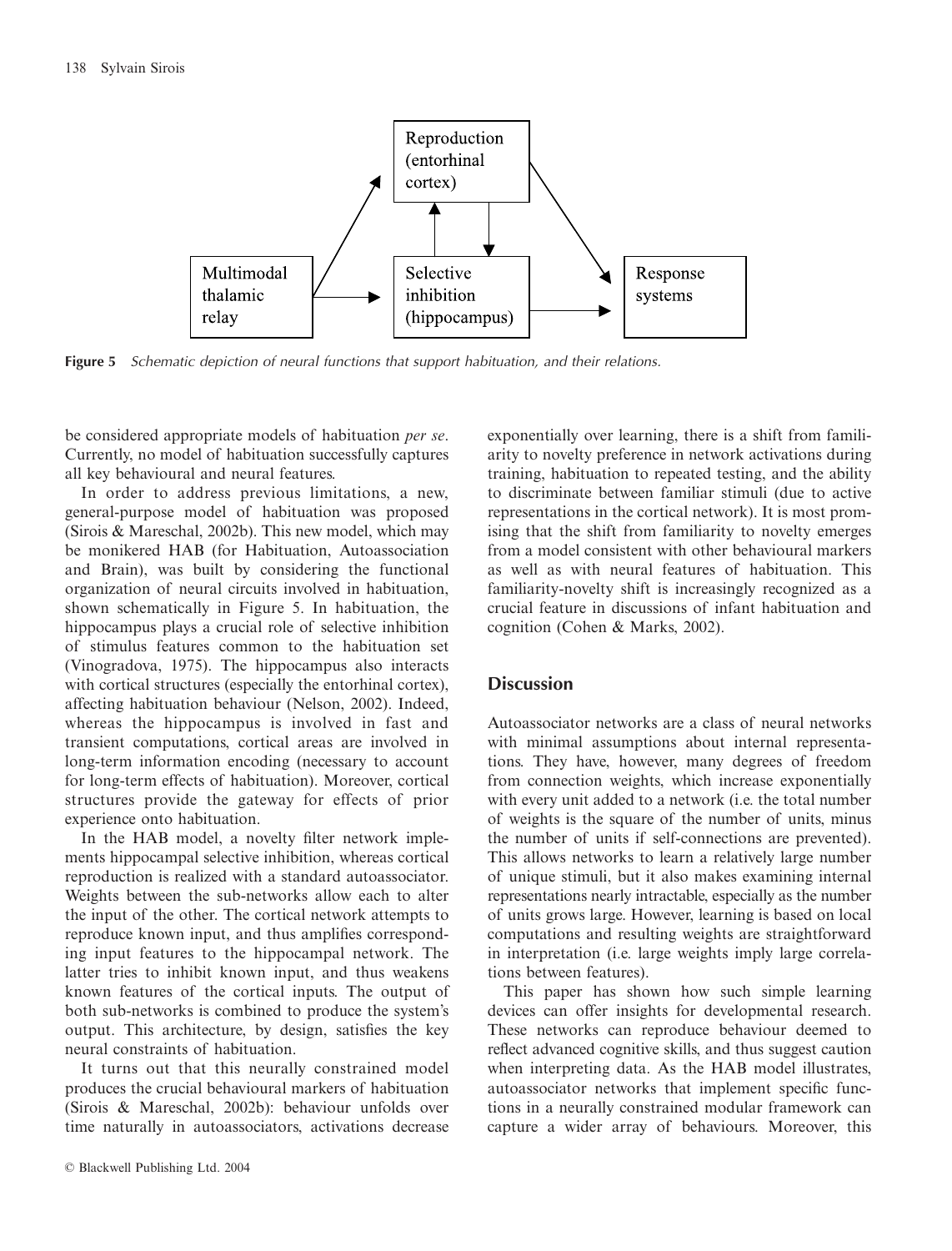framework is designed to bridge the gap between neural and behavioural sciences. Combined with the relative parsimony of the model, this consistency across levels of interpretation gives the model unparalleled appeal.

Assuming the HAB model proved an adequate model of early infant learning, the obvious question of the developmentalist would be: what next? If infants were shown not to hold the various abilities that some researchers have ascribed to them, older children and adults certainly do.

As discussed earlier, autoassociator networks are not developmental models. However, HAB is a network of networks and, although hardwired, it illustrates one promising avenue of research. Combining two autoassociators in a single system allowed capturing behaviours that eluded the individual component networks. This is the very idea of development: to recruit previously independent processes into a more powerful structure that qualitatively changes what and how information is processed. This notion was at the core of Piaget's abstraction and Karmiloff-Smith's representational redescription (Sirois & Shultz, 2003).

Modelling data with single networks that start from scratch may be sufficient to achieve the goals of a simulation. This has been the most frequent approach so far. But thanks partly to faster and cheaper computers, developmental researchers can begin to look at the broader picture of cognitive change, one of embedded systems that make use of both prior knowledge and structural changes in order to progress from simple learning to complex thinking.

There is already some promising work in this area. Shultz and Rivest (2001) have adapted the Cascadecorrelation neural network model in order to recruit old networks into new networks. This makes efficient use of prior knowledge in a truly developmental framework (Sirois & Shultz, 2003).

The publication of the PDP books in 1986 marked the start of a new era for psychology. And the usefulness of neural networks to developmental psychology was possibly best captured in *Rethinking innateness* (Elman *et al.*, 1996). It may now be the time to start thinking of development as networks that become part of broader networks, which become part of ever-broader networks. But at the onset, networks could be quite simple.

#### **References**

Anderson, J.A., Silverstein, J.W., Ritz, S.A., & Jones, R.S. (1977). Distinctive features, categorical perception, and probability learning: some applications of a neural model. *Psychological Review*, **84**, 413–451.

- Baillargeon, R. (1987). Object permanence in 3.5- and 4.5 month-old infants. *Developmental Psychology*, **23**, 655– 664.
- Bogartz, R.S., Shinskey, J.L., & Speaker, C.J. (1997). Interpreting infant looking: the event set X event set design. *Developmental Psychology*, **33**, 408–422.
- Cohen, L.B., & Marks, K.S. (2002). How infants process addition and subtraction events. *Developmental Science*, **5**, 186–201.
- Elman, J.L., Bates, E.A., Johnson, M.H., Karmiloff-Smith, A., Parisi, D., & Plunkett, K. (1996). *Rethinking innateness: A connectionist perspective on development*. Cambridge, MA: MIT Press.
- Haith, M.M. (1998). Who put the cog in infant cognition? Is rich interpretation too costly? *Infant Behavior & Development*, **21**, 167–179.
- Johnson, M.H., & Morton, J. (1991). *Biology and cognitive development: The case of face perception*. Oxford: Blackwell.
- Kohonen, T. (1977). *Associative memory: A system theoretical approach*. New York: Springer.
- Kohonen, T. (1988). *Self-organization and Associative memory*, 2nd edition. New York: Springer-Verlag.
- Marcus, G.F., Vijayan, S., Bandi Rao, S., & Vishton, P.M. (1999). Rule learning by seven-month-old infants. *Science*, **283**, 77–80.
- Marsland, S., Nehmzow, U., & Shapiro, J. (2000). Novelty detection on a mobile robot using habituation. *From Animals to Animats: Proceedings of the 6th International Conference on Simulation of Adaptive Behaviour (SAB'00)* (pp. 189–198). Cambridge, MA: MIT Press.
- Nelson, C.A. (2002). The ontogeny of human memory: a cognitive neuroscience perspective. In M.H. Johnson, Y. Munakata & R.O. Gilmore (Eds.), *Brain development and cognition: A reader* (2nd edn., pp. 151–178). Malden, MA: Blackwell.
- Pinker, S. (1999). Out of the minds of babes. *Science*, **283**, 40–41.
- Quartz, S.R. (1993). Neural networks, nativism, and the plausibility of constructivism. *Cognition*, **48**, 223–242.
- Quinlan, P. (Ed.) (2003). *Connectionist models of development*. Hove, England: Psychology Press.
- Saffran, J.R., Aslin, R.N., & Newport, E.L. (1996). Statistical learning by 8-month-old infants. *Science*, **274**, 1926–1928.
- Shultz, T.R., & Bale, A.C. (2001). Neural network simulation of infant familiarization to artificial sentences: rule-like behavior without explicit rules and variables. *Infancy*, **2**, 501–536.
- Shultz, T.R., & Rivest, F. (2001). Knowledge-based cascadecorrelation: using knowledge to speed learning. *Connection Science*, **13**, 43–72.
- Sirois, S., Buckingham, D., & Shultz, T.R. (2000). Artificial grammar learning by infants: an auto-associator perspective. *Developmental Science*, **4**, 442–456.
- Sirois, S., & Mareschal, D. (2002a). Computational approaches to infant habituation. *Trends in Cognitive Sciences*, **6**, 293– 298.
- Sirois, S., & Mareschal, D. (2002b). Infant habituation: a review of current computational models and a new proposal. In J.A. Bullinaria & W. Lowe (Eds.), *Proceedings of the*